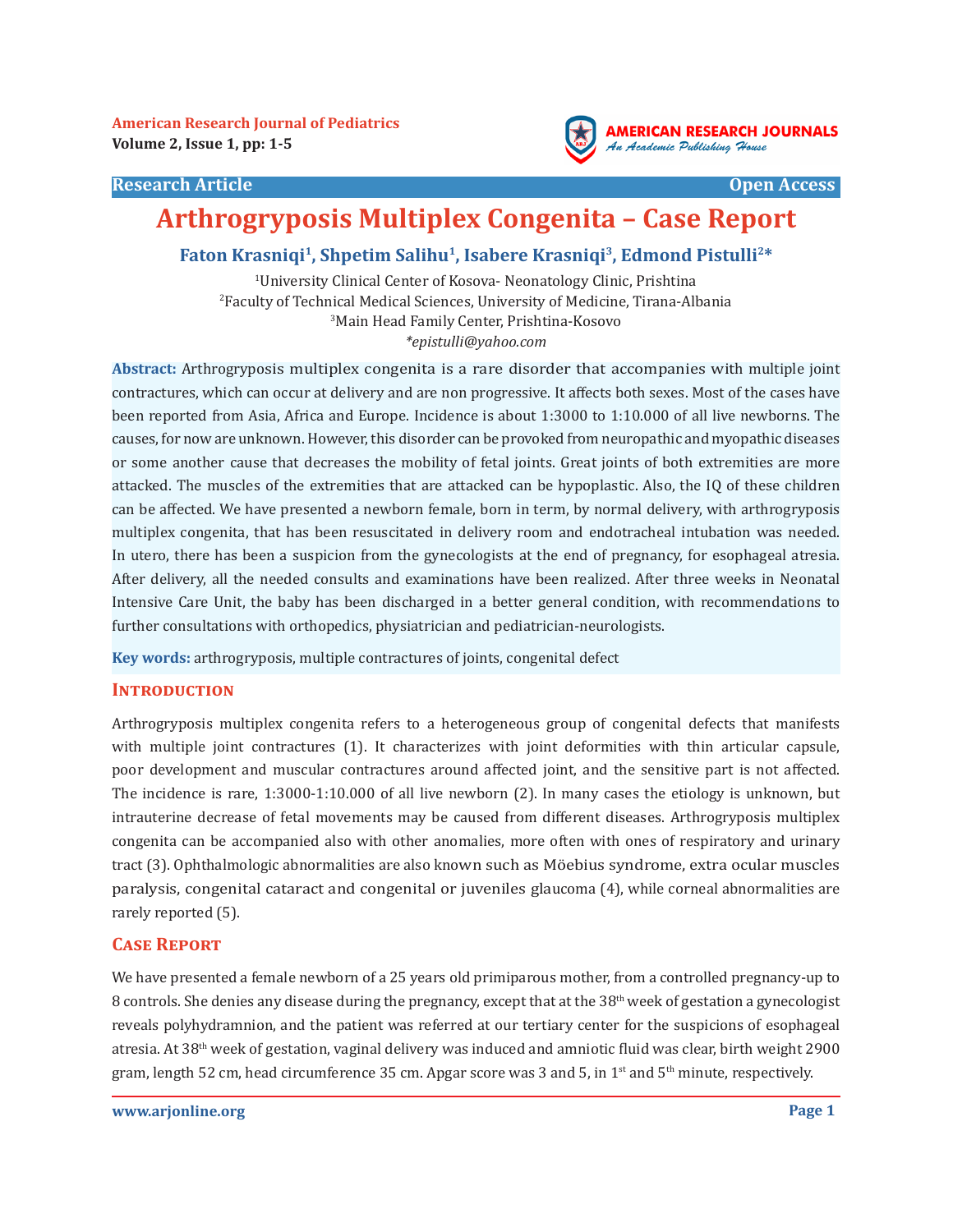**Arthrogryposis Multiplex Congenita – Case Report**



**Fig1.** *Fetus condition at 30th week of gestation*

Newborn was resuscitated in delivery room, first with ambu-mask, but baby had still difficulties with breathing, and intubation was done and immediately was brought to our Intensive Care Unit. The newborn was put in mechanical ventilation with oxygen concentrations -50% and respiratory rate of 45/min. Afterwards, orogastric tube has been put, esophageal, gaster and duodenum passage has been realized, and esophageal atresia was excluded.

After the baby was stabilized the contractures of great and small joints of both upper and down extremities were noted. In addition, clinodactily of the second finger in both hands was also present.

The baby needed mechanical ventilation for three days, and then continued on nasal CPAP, for five days. At the beginning the baby was feed through orogastric tube and afterward with bottle.

Routine laboratory analyses were as follows: leukocytes-14.8(10 $^3$ µ/L), erythrocytes- 4.40(10 $^6$ / $\mu$ L), hemoglobin-147g/dL, thrombocytes-223 (10<sup>3</sup> /μL), lymphocytes - 31.6%, neutrofiles - 62.3%, BUN - 8.12mmol/L, creatinine - 99.2μmol/L, total bilirubin 151.8μmol/L, direct bilirubin - 11.0μmol/L, total proteins 54.4g/l, albumins 32.6g/l, C reactive protein- 13.2mg/L, ALT- 91U/l, AST- 71U/l. Because of positive C reactive protein, neutrophilia and baby's general condition initial antibiotherapy with Ampicilin and Gentamycin were administrated. The fluids have been administrated according to the protocols.

Further consultation and examinations with orthopedists and physiatrists were planed. Orthopedists and physiatrists have suggested starting with exercises, and the goal of treatment is an extended knee for ambulation. As the patient had extension deformity of the knee, they suggested that this is more easily to be accomplished compared to flexion deformities (fig 2). However, moderate contractures of knees, up to 20-60° (that were diagnosed in our case), need soft-tissue releases, including posterior capsulotomy of the knee joint, followed by long-term bracing, hence the intervention might be needed in the future.

Furthermore, she had mild hip flexion contracture that is acceptable for ambulation. Indeed, a flexion contracture was greater than 35°, which will require soft-tissue releases.

Clinodactily of both second hand fingers with moderate flexion deformities will require passive stretching and splinting.

Upper extremities will need treatment to develop self-help skills for feeding itself and use of toilet, and afterwards mobility skills. The patient will be followed up by Orthopedists and physiatrists and in case of needed for surgery, it should be considered after 5-6 years.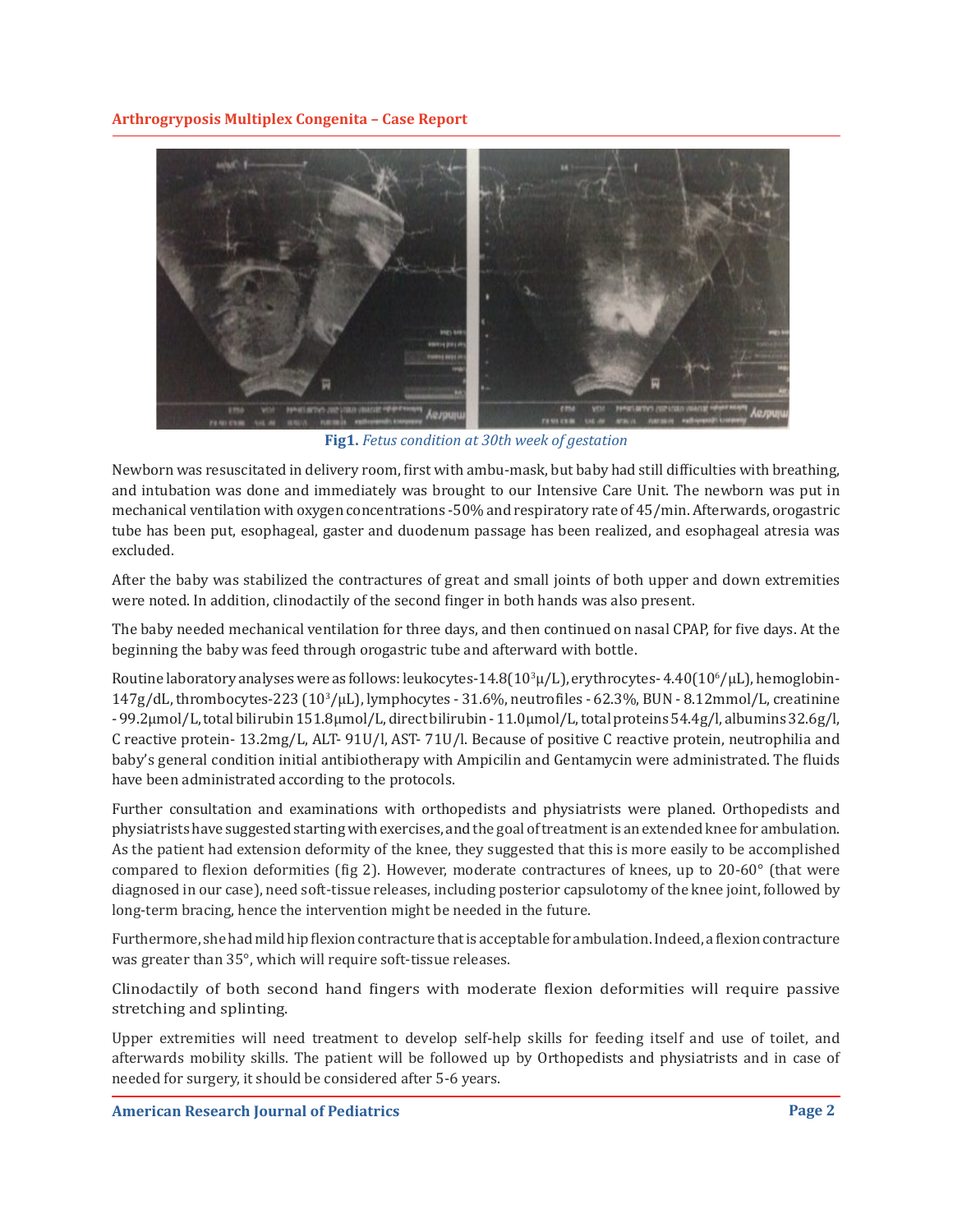

**Fig2.** *Newborn with arthrogryposis multiplex congenita, immediately after birth.*

Additional examinations were made. Echosonography of central nervous system did not found any pathological findings. Echocardiography revealed foramen ovale apertum. Abdominal echosonography findings were within normal limits. Hence, possible abnormalities according to the system organs have been excluded.

After the remission of general condition (sterile blood culture, negative C reactive protein), the antibiotherapy was stopped and the baby was transferred to the mother's bed. Feeding was advanced gradually day by day, according to the protocols, and the baby started to gain weight.

After the realization of all needed examinations and consultations the baby has been discharged in a relatively stable general condition, with recommendations for continuous treatment from other experts of different fields.

## **Discussion**

Arthrogryposis multiplex congenita is a rare congenital syndrome that manifests clinically with contracture and multiple joint deformities (6). Incidence is 1:3000-1:10.000 of live newborn (7,8). It is not a specific disease, but more accurately is prescribed as a clinical condition. It is accompanied with more than 300 different congenital disorders.

Arthrogryposis multiplex congenita is prescribed for the first time by Otto in 1841 at a full term newborn, with multiple joint contractures (9). Referred from Rocher this condition has been prescribed as "multiple congenital articular rigidity" and the hypothesis that reduction of fetal movements was responsible (10). Term Arthrogryposis multiplex congenita is prescribed also from Sterni in 1923 at its referees" hooked joints as a characteristic of disease (11).

Normally, fetal movements can be evidenced as early from 7-8 week of gestational age (12). Hence, prenatal diagnosis of arthrogryposis is possible. The lack of fetal movements with the difficult flexion and deformities of 4 extremities, accompanied with polyhydramnion, suggests a bad prognosis. Usual associated abnormalities are palatoschisis, meningocelae, congenital heart diseases, Klippel Feil syndrome etc. (13). Arthrogryposis multiplex congenita in found more often in pregnant women with type 1 diabetes (insulin dependent) (14).

Moreover, joint contracture can occur as a complex group, with heterogeneous congenital anomalies (Tab1).

Etiology of Arthrogryposis remains unknown, but many factors can interfere. Neuropathic, myopathic diseases, fetal joint abnormalities and restriction of intrauterine space lead in a decrease fetal movements and secondary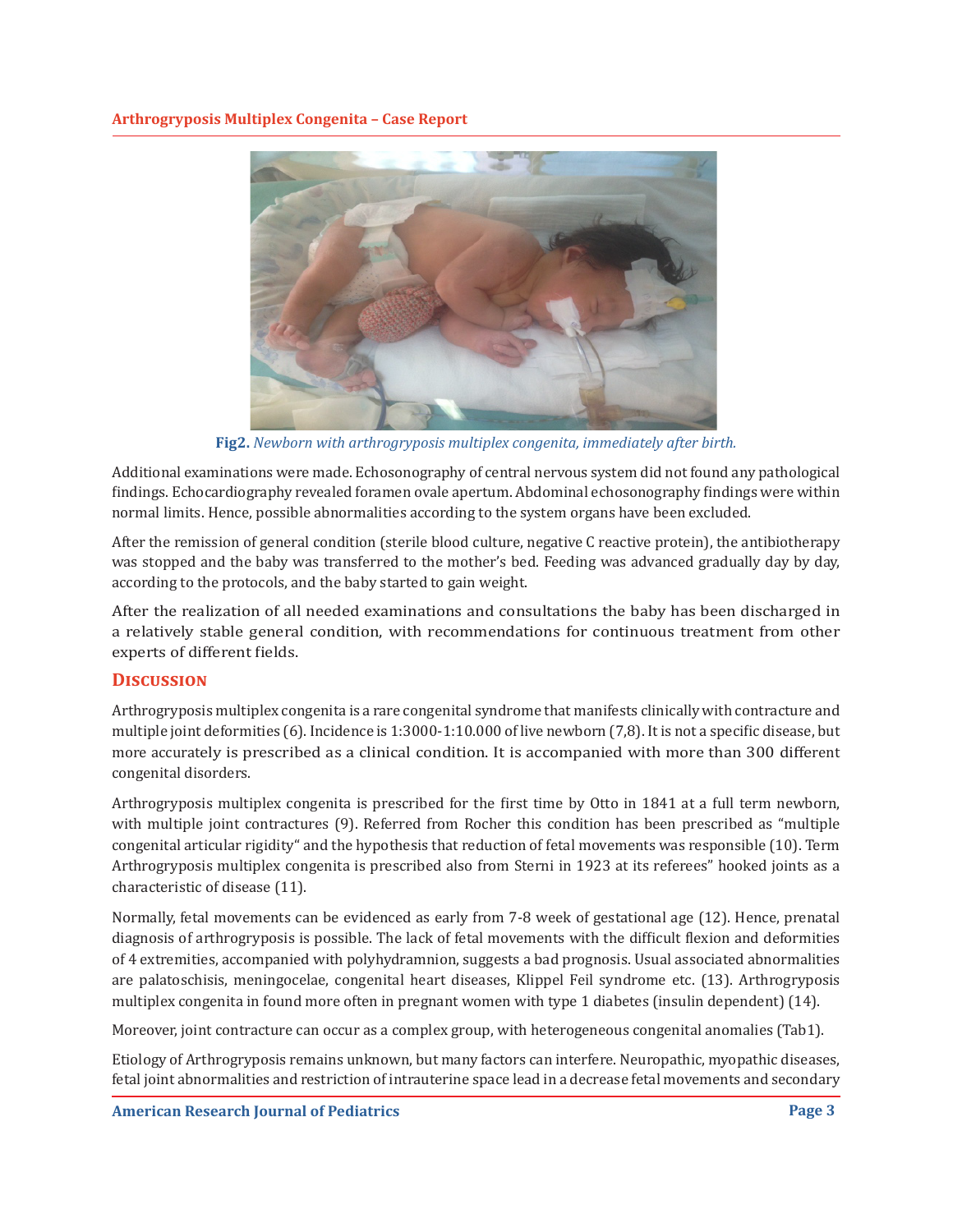## **Arthrogryposis Multiplex Congenita – Case Report**

contractures (15). Neuropathic diseases are usually the most common cause, in more than 90 % of cases. Primary myopathic diseases can occur in 5-10% of cases.

Arthrogryposis multiplex congenita is characterized with multiple articular rigidity that are present from the birth. Usually joints are cylindrical with thin subcutaneous tissue, joint dislocation, peripheral muscular atrophy and intact sensitivity. Joint deformities are bilateral and symmetric at both upper and down extremities in approximately 50% of newborns, genus articulation in 40% of cases, loop articulation in 5-10% (16). Skeletal anomalies as pectus exacavatum, pes equinovarus and scoliosis can also be present.

Some anomalies are more often such pulmonary hypoplasia, chriptorhysmus, or lack of labia majora, congenital heart diseases, tracheooesophageal fistula, cleft palate defect and inguinal haernia. It requires multidisciplinary access to manage complex and multiple disorders.

|  | Table1. Differential diagnosis of arthrogryposis multiplex congenita |
|--|----------------------------------------------------------------------|
|  |                                                                      |

| Amyoplasia                          |                                                                                                                                                                                                                                                                                                                                                     |  |
|-------------------------------------|-----------------------------------------------------------------------------------------------------------------------------------------------------------------------------------------------------------------------------------------------------------------------------------------------------------------------------------------------------|--|
| Beals syndrome                      |                                                                                                                                                                                                                                                                                                                                                     |  |
| Cerebral palsy                      |                                                                                                                                                                                                                                                                                                                                                     |  |
| Congenital muscular dystrophy       |                                                                                                                                                                                                                                                                                                                                                     |  |
| Fetal alkool syndrome               |                                                                                                                                                                                                                                                                                                                                                     |  |
| Intrauterine postural malformations |                                                                                                                                                                                                                                                                                                                                                     |  |
| Potter's syndrome (renal agenesis)  |                                                                                                                                                                                                                                                                                                                                                     |  |
| Sacral agenesis                     |                                                                                                                                                                                                                                                                                                                                                     |  |
| Schartz syndrome                    |                                                                                                                                                                                                                                                                                                                                                     |  |
| Skeletal dysplasia                  |                                                                                                                                                                                                                                                                                                                                                     |  |
| Spina bifida                        |                                                                                                                                                                                                                                                                                                                                                     |  |
| Turner syndrome                     |                                                                                                                                                                                                                                                                                                                                                     |  |
| Zellwenger syndrome                 |                                                                                                                                                                                                                                                                                                                                                     |  |
|                                     | $\overline{1}$ , $\overline{1}$ , $\overline{1}$ , $\overline{1}$ , $\overline{1}$ , $\overline{1}$ , $\overline{1}$ , $\overline{1}$ , $\overline{1}$ , $\overline{1}$ , $\overline{1}$ , $\overline{1}$ , $\overline{1}$ , $\overline{1}$ , $\overline{1}$ , $\overline{1}$ , $\overline{1}$ , $\overline{1}$ , $\overline{1}$ , $\overline{1}$ , |  |

In our case there was not any urinary or genital disorder. From 10328 of all newborns in our Clinic for 2017, this was the only case with arthrogryposis multiplex congenita. Unfortunately, antenatal diagnosis has not been made, maybe due to the low the frequency of such cases. After birth, diagnosing has not been hard, but the treatment is very complex and difficult. By recommendations of orthopedics a hip screening is due to be performed by 4-6 weeks after delivery.

Treatment of these babies has to be planned in order for long term rehabilitation. Multidisciplinary involvement is essential for treatment in order to help in a partially contracture release.

Many children with arthrogryposis can be independent in finishing daily routine life activities, some others need help and possible surgical interventions in order to prevent deformities of extremities.

## **Conclusion**

Arthrogryposis multiplex congenita is a disease that affects many joints and peri-articular tissues.

Very important for newborns with Arthrogryposis multiplex congenita to start with the physical therapy program, at the earliest stage after diagnosis.